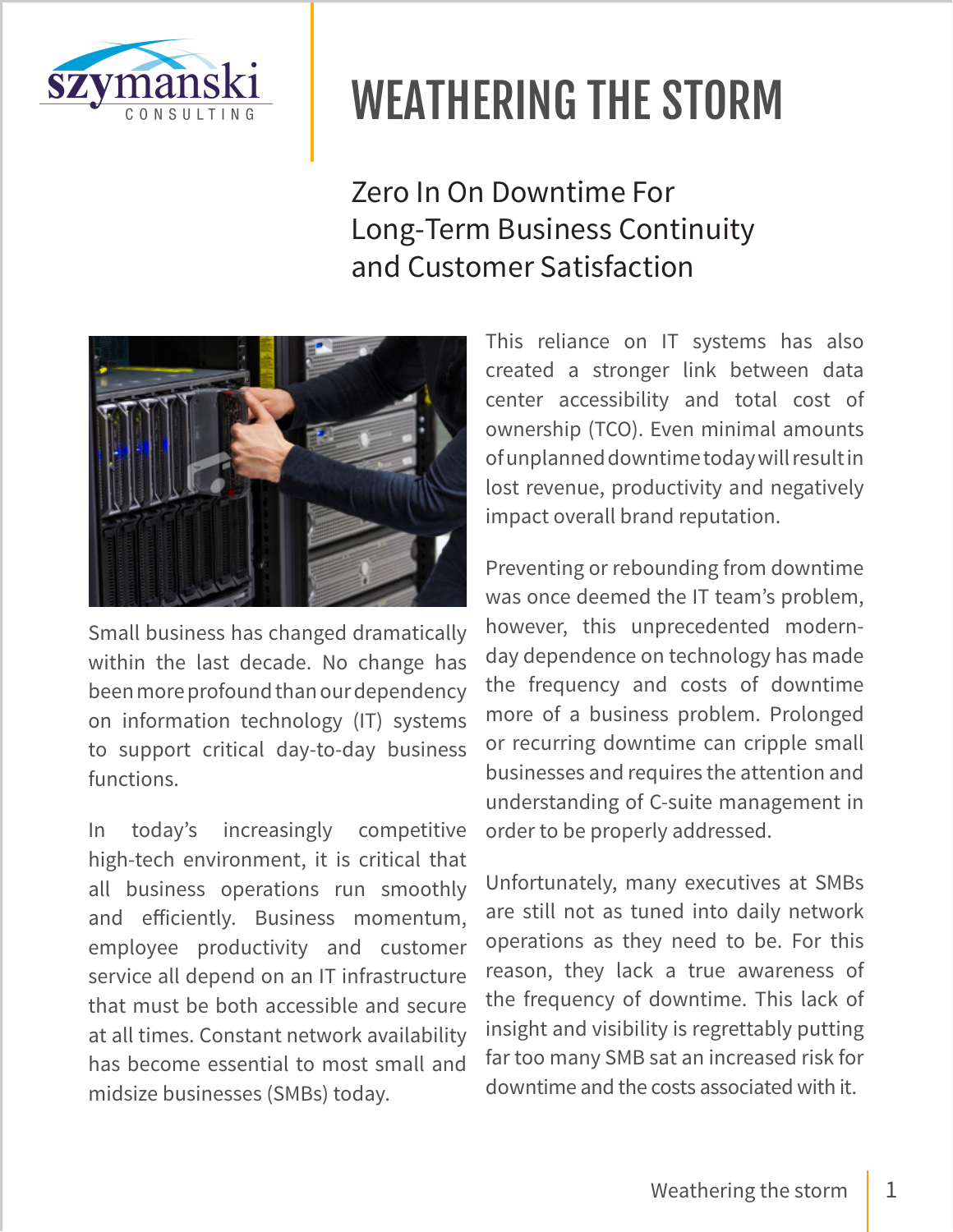



### Bridging the Gap Between C-Suite Executives and In-House IT Teams

While most C-level executives are well aware that network operations play a pivotal role in productivity, service and profitability, they don't have the same awareness as IT personnel when it comes to the frequency of downtime and what makes their data center infrastructure vulnerable to it. Worse yet, many SMBs don't even have in-house IT staff – meaning nobody in the company or organization has any insight into the problem.

At the same time, even when internal IT personnel is on deck, many support technicians fail to recognize the financial implications of downtime when it comes to lost revenue, lost productivity and lost customers.

It is imperative that all levels at a SMB have insight into the probability and implications of downtime. This is the only way to maximize uptime and the availability of essential IT applications without over inflating the total cost of ownership of data center infrastructure.



### Calculate the True Cost of Downtime

According to the *Aberdeen Group*, a business intelligence research firm, downtime is costing companies 65% more per hour these days than just two years ago. 2012 data calculated downtime costs at the \$165,000 mark compared to the \$100,000 of 2010.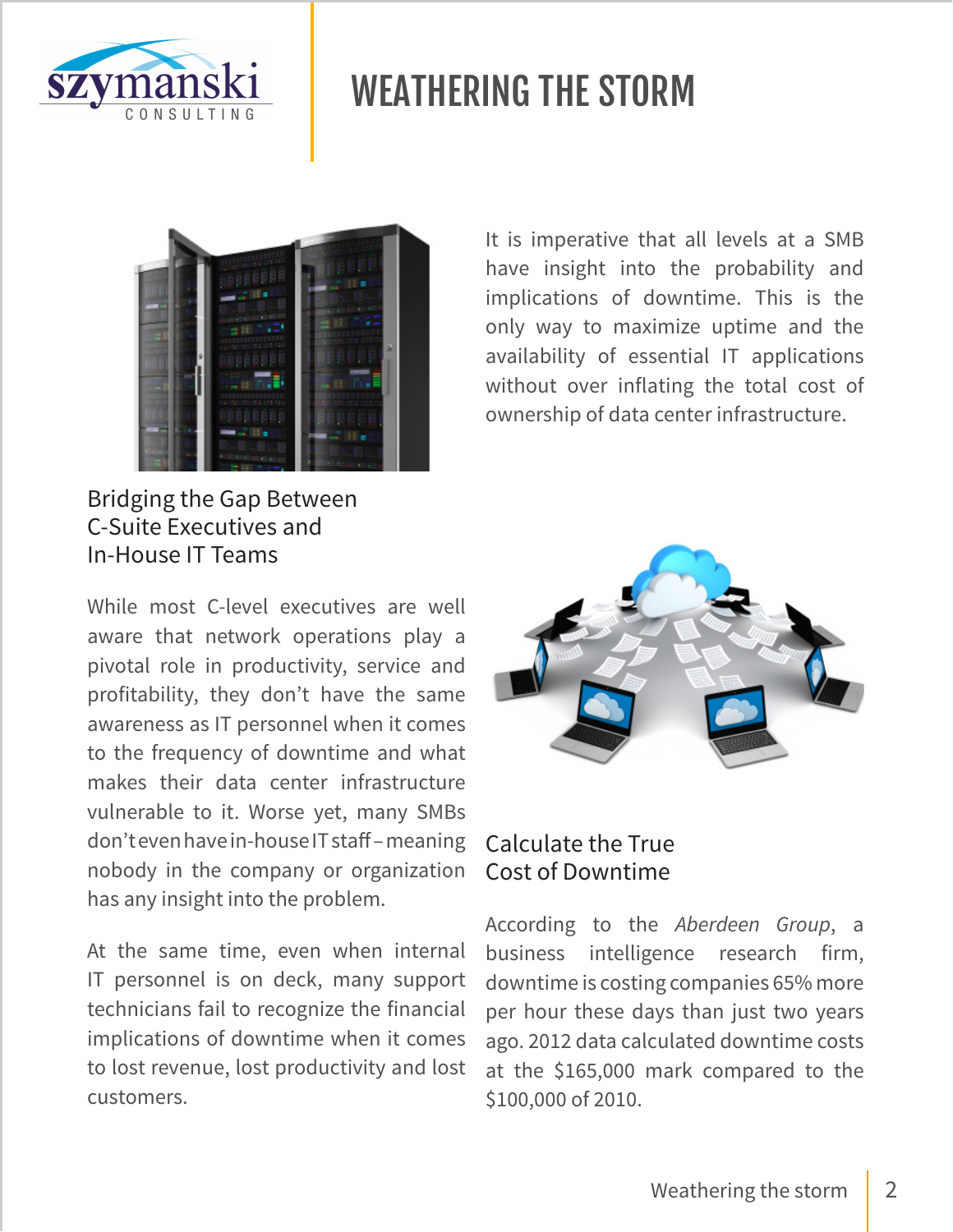

According to *Symantec's 2011 SMB Disaster Preparedness Survey*, small businesses lose an average of \$3,000 each day from downed systems and networks. Medium sized businesses bleed even more money, losing an average of \$23,000 each day.

C-Suite management at SMBs must consider both the direct and indirect costs of downtime. Direct costs are:

- Wasted wages paid to idle employees
- Sales lost during the outages

 The expensive emergency service/ repair bill issued by the on-call IT technician brought in to get your business back up and running.

Indirect costs, such as lost customers who have moved on after one too many "Our server is down" messages, are more difficult to quantify but more costly – equating to roughly 62% of all network downtime costs. A specific dollar amount cannot be placed on lost productivity, the long-term consequences of damaged reputation and wasted opportunities that accompany each downtime event.

This is why Chief Information Officers (CIOs) and IT support alike don't have the visibility or insight to understand what the average downtime event truly costs them. The residual effects of a network outage are typically much more costly than costs related to identifying the root cause of the failure and repairing or replacing any physical hardware.

But so many C-level executives remain mindful of only what downtime costs them in terms of repair or replacement costs. They also tend to gloss over the fact that their day-to-day business processes are more susceptible to outages and inaccessible data than they think.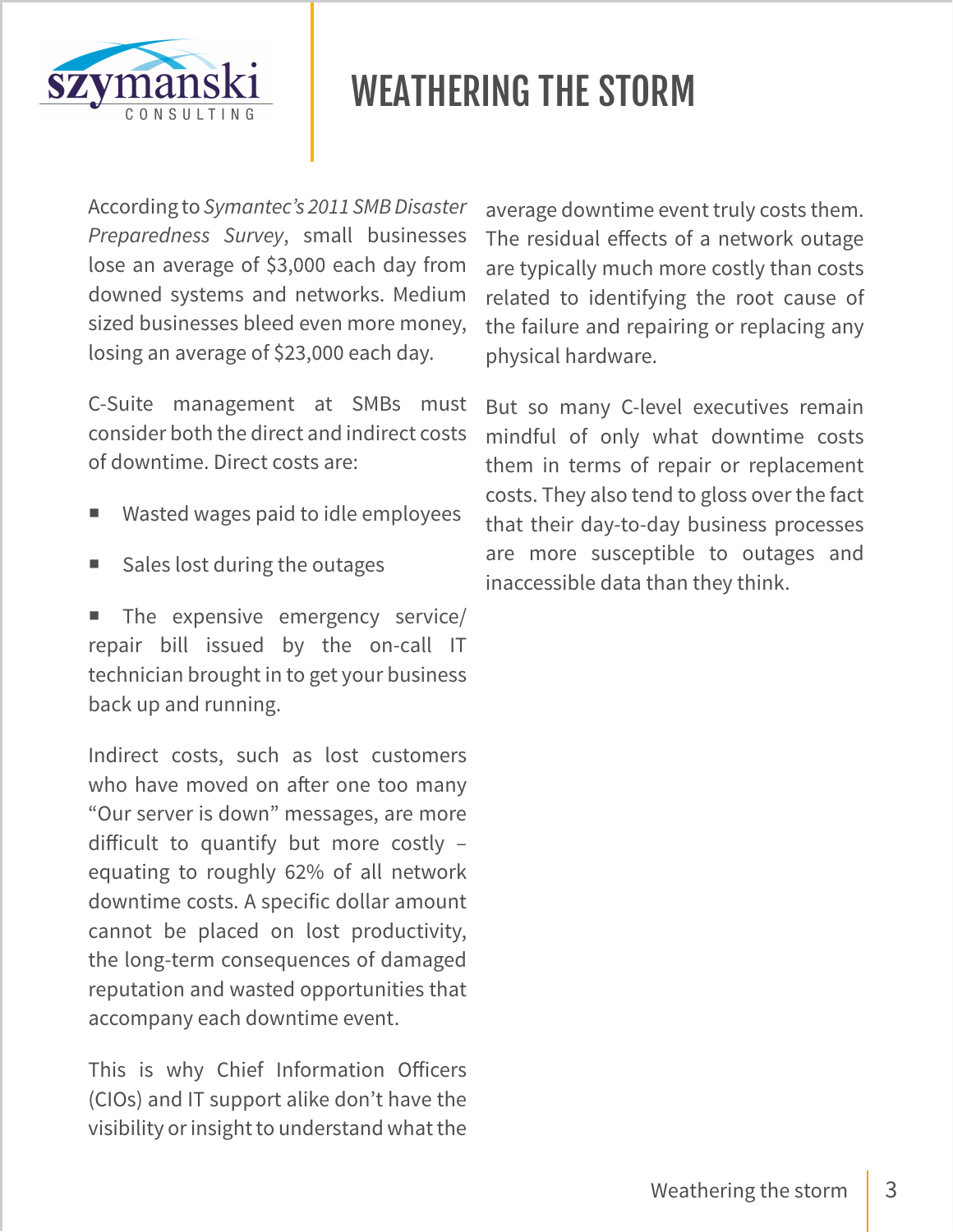



Zero In On Infrastructure Vulnerability to Data Center Downtime

### **Leading Causes of Downtime**

Power Outages – 48%

Accidental Data Deletion – 31%

Employee Created – 29%

Virus/Malware – 25%

Application Failure – 20%

**Power Related Outages –** Vulnerabilities to a data center's power still rank as one of the leading causes of unplanned network outages and can often be catastrophic. Particularly costly are UPS (Uninterrupted Power Supply) related failures (this includes batteries) and generator failures.

#### **ZERO IN**

To minimize the impact that power outages have on data center operations, and to prevent a potentially catastrophic unavailability of the data center, a dependable backup system is needed. This ensures the backup of critical data and applications is always in place in the event of equipment failure.

The integration of comprehensive infrastructure monitoring and management tools also minimizes the costs associated with identifying and repairing power system failures.

### **Accidental Data Deletion and Employee Created Downtime–**

Simple human error is a prevalent cause of downtime. Whether months of data is unintentionally lost in a backup error, a power cord is unplugged, a busy IT technician overlooks routine maintenance and alert monitoring, or there is an error in judgment during an emergency, to err is human and apparently quite frequent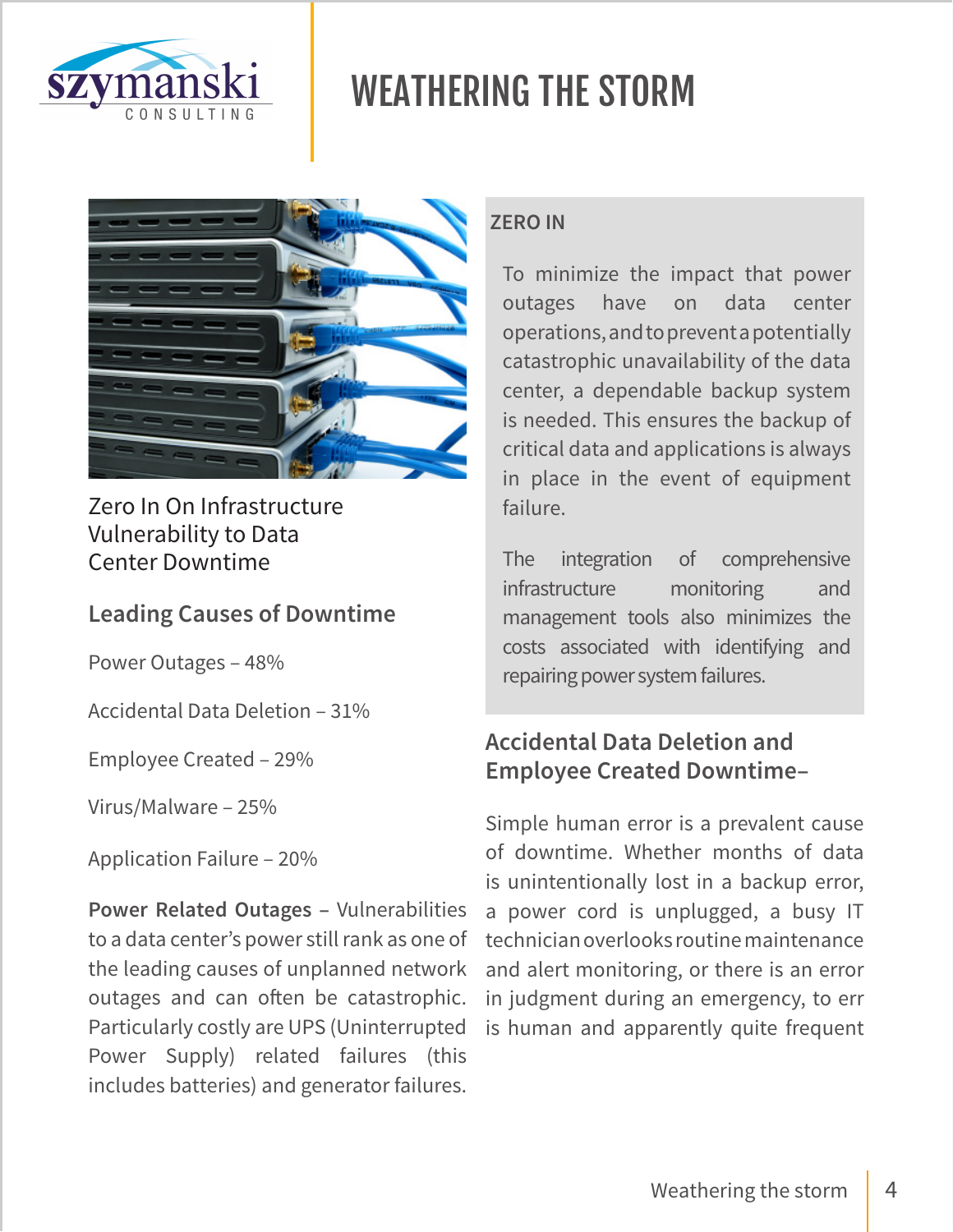

as well.

A study by the Gartner Group, an IT research and advisory firm, projected that through 2015, 80% of downtime will be due to people and process issues.

**In the fall of 2010, foursquare –** a widely used mobile check-in app – had a highly publicized outage of eleven hours, followed by another shorter service disruption the next day. All three million users of the app were affected and it was a chain of human mistakes that led to both outages. IT techs noticed that a server was storing too much data, but as the support team tried to resolve the issue, all the servers went down.

#### **ZERO IN**

Regardless of proper training, or the quality of IT technician hires, human mistakes will likely always lead to instances of a downed data center or network, especially considering the expected learning curve of adapting to new technologies.

Ensuring proper communication amongst team members and adequate training at all levels is critical. Of course, it goes without saying that having a comprehensive backup strategy is also a necessity to counteract downtime and ensure business continuity regardless of who is having a bad day.

**Virus/Malware/Hacks –** SMBs are often guilty of thinking they are immune to hackers, viruses and malware. According to a National Cyber Alliance and Symantec survey, 77% of SMBs don't believe they're at risk for cybercrime while 83% admit to having no formal measures in place to counter these threats. This isn'tmerely a threat to your data; it puts your bank account and the sensitive data of your customers at risk.

#### **ZERO IN**

Passwords should be regularly changed every few months. They should also be strong. This means no more passwords like "password" or "1234567." Employees must be educated on security and precautionary measures. And there is no excuse for not having data backed up in this era of cloud computing and virtualization - where the entire contents of physical server – including the operating system,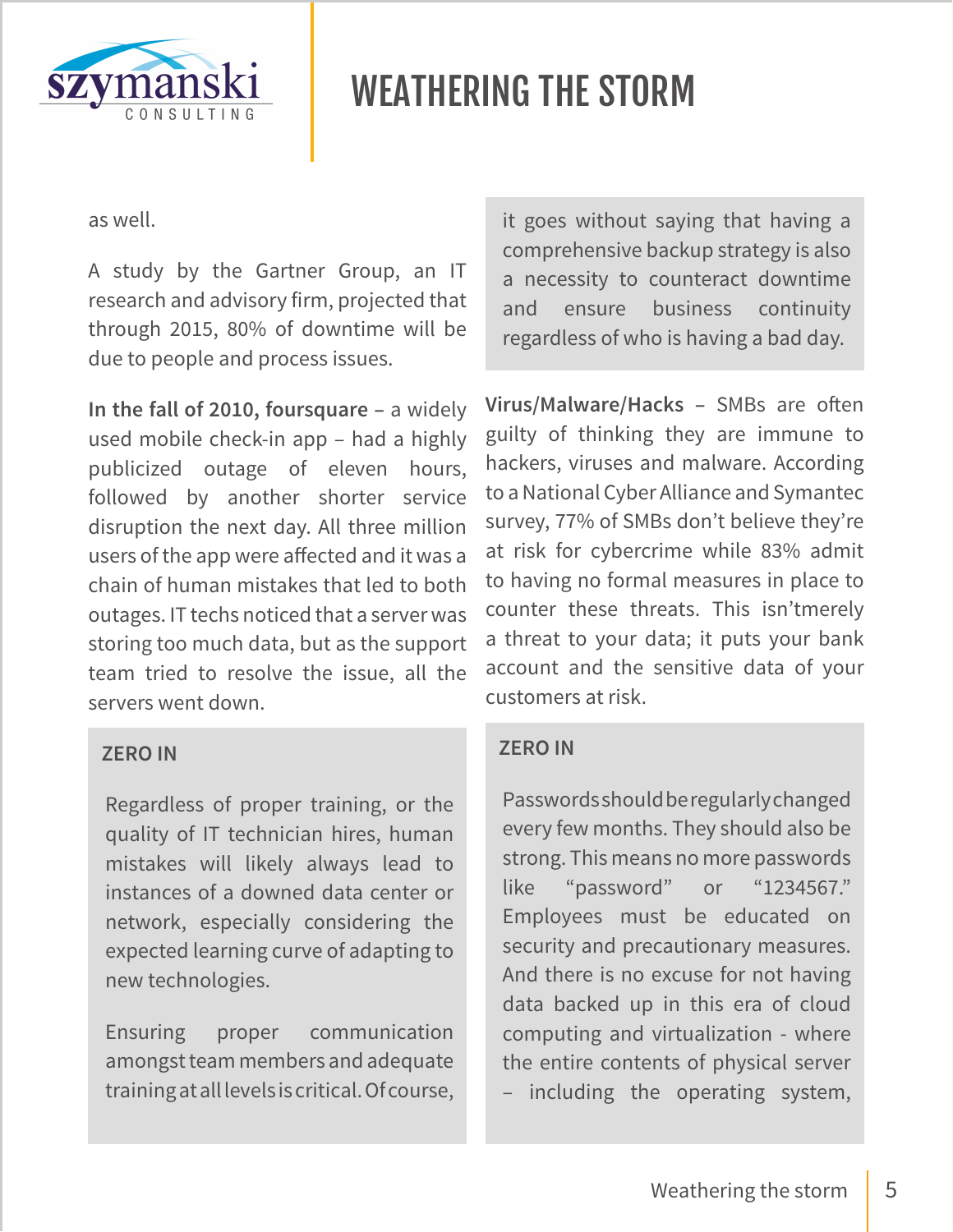

applications, patches and all data - can easily and cost-effectively be grouped into one software bundle or virtual server.

**Application Failure –** Many applications or their components contribute to recurring downtime. While virtualization offers many multi-faceted advantages it has also further exacerbated overlapping applications in the infrastructure. One small application component failure is now likely to impact many applications.

#### **ZERO IN**

It is critical that all components are profiled and there is a general understanding as to what each application does – the hardware resources used by the application and the software it integrates with. Identifying an owner will allow for better monitoring and recognition of failure points.



### Conclusion

Despite the risks of downtime, many SMBs still don't feel they're at any real risk. There is an overall sentiment of "It won't happen to me." It can be assumed that many hear the word "disaster" and mistakenly assess the immediate risk of natural disasters, such as hurricanes or earthquakes, impacting their day-to-day business. While those events, along with floods and fires, definitely contribute to a large number of unplanned prolonged outages, the truth is there is a new breed of modern era "disaster" culprits that can very literally happen on any given day. Downed networks and data centers from power outages, human error, viruses and malware, and application failure are much more probable and could be just as fatal to SMBs.